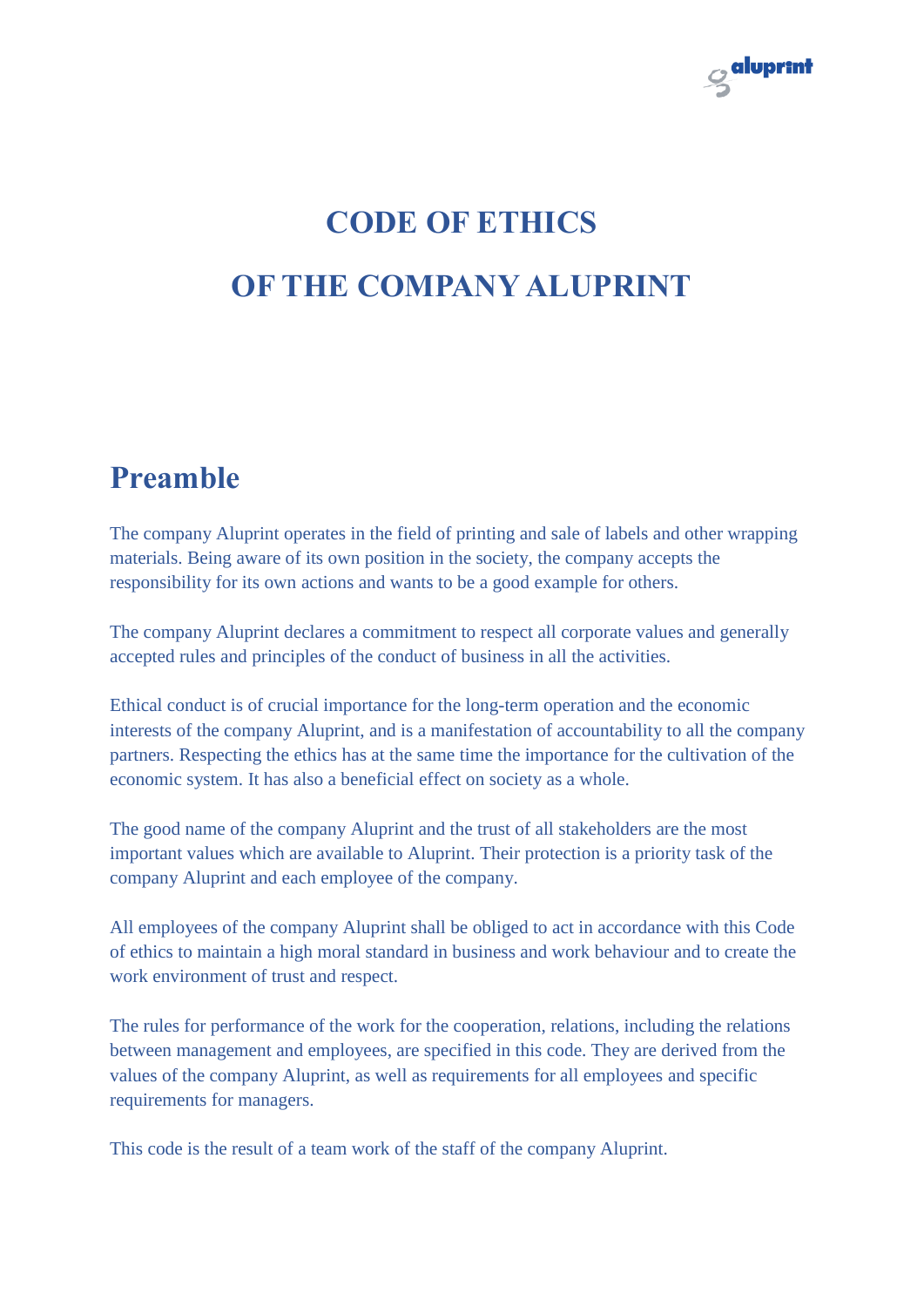

### **1. Relations with customers**

- Honest and fair access to customers, meeting their needs and interests, are preconditions for a successful and lasting business relationship.
- Conduct in relation to customers is discreet, polite, without any preference, prejudice and discrimination. The Company Aluprint shall undertake to use only legitimate business methods and the information obtained from customers shall be deemed to be confidential.
- The company Aluprint shall ensure to produce high-quality, durable and safe products, complying with the established national and international standards.
- The company Aluprint shall take care of providing the widest possible guarantee and after guarantee service in order to maintain a high satisfaction of customers.
- Company Aluprint provides timely, complete, unbiased, accurate and understandable information about its products and services. The company shall not commit spreading untruth, concealing information, exaggeration in advertising and other public appearances.

# **2. Relations with suppliers and creditors**

- Relations with suppliers and creditors are based on mutual trust and respect. All information on the relations of the company Aluprint and its suppliers are considered to be confidential.
- The company Aluprint shall not abuse its position on the market. It shall create equal conditions for all of its business partners, while respecting the requirements of customers.
- The company Aluprint shall undertake to create a safe work environment for its business partners and their employees, staying at the premises of the company Aluprint. At the same time they shall be required to comply with all safety regulations applicable in the company Aluprint.
- The Company Aliuprint shall undertake to comply with the agreed terms and conditions of contracts. If the company Aluprint is not able to meet the requirements agreed due to exceptional circumstances, it shall start negotiations with a trading partner as soon as possible in order to find an alternative and mutually acceptable solution.
- The company Aluprint shall give credible guarantees and true information about economic conditions in the company to its creditors and commit itself to the effective appreciation of invested capital.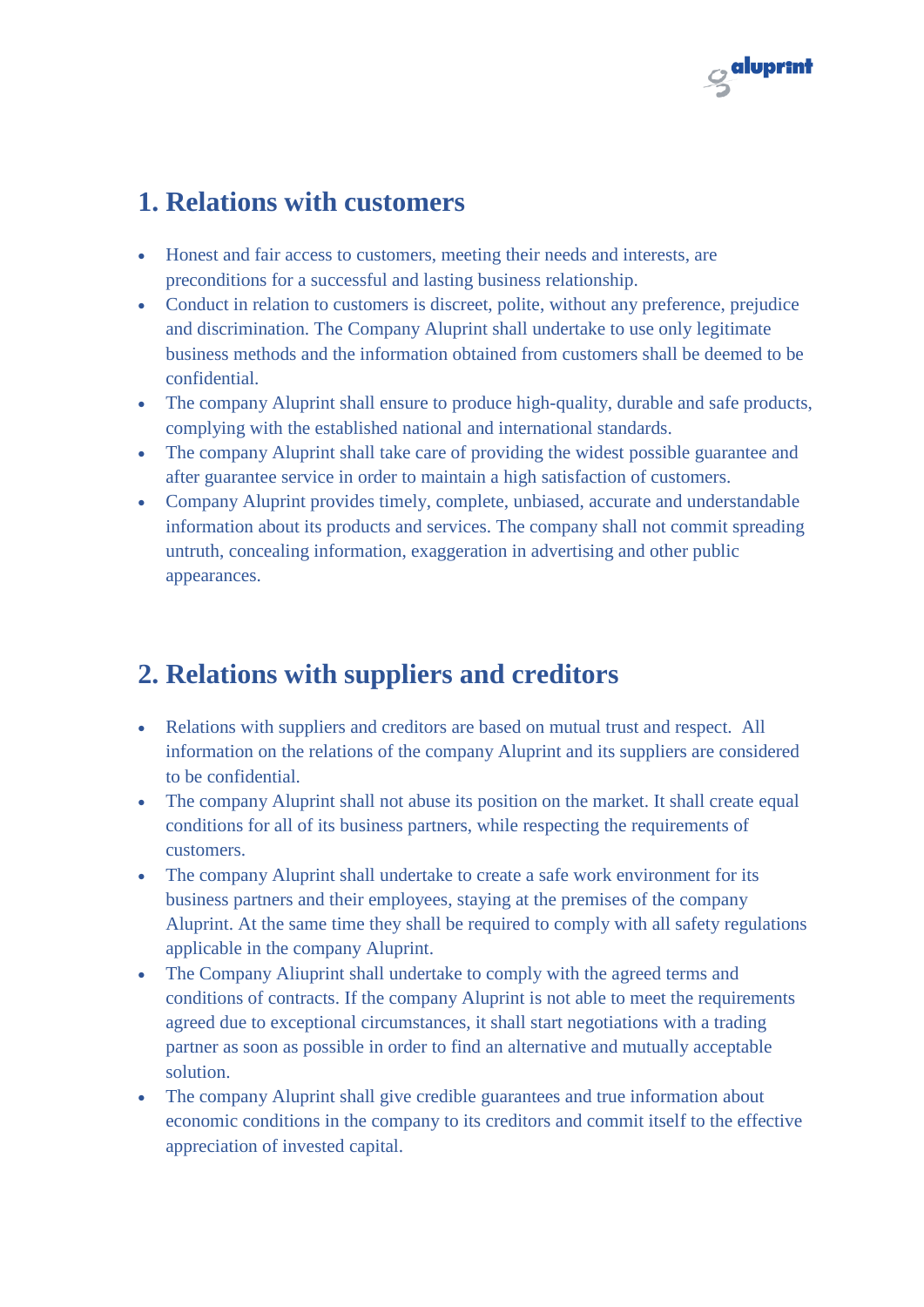

 The employees of the company Aluprint must not accept any financial presents or other kickbacks from business partners.

# **3. Relations with competitors**

- The company Aluprint respects the laws and rules that regulate competitive relations. It shall treat competitors fairly, in accordance with the good manners of competition.
- The company Aluprint shall not attempt to get information about the business of competitors by unfair and illegal ways (such as industrial espionage, bribery, or any other unfair way).
- The company Aluprint shall not apply any form of unfair competition.

# **4. Relations with the national authorities, the region and the company**

- The company Aluprint shall undertake to act as a socially responsible citizen in relation to the State and governmental bodies, local authorities, the region and the whole society and to provide them with accurate and timely information.
- The company Aluprint shall meet the conditions arising from the founding charter, respecting the law and acting only in accordance with the applicable legislation.
- The company shall pay taxes regularly. It shall not knowingly commit tax evasion and, it shall observe the transparency of all financial transactions. The company shall respect all legal provisions against money laundering.
- The company Aluprint shall contribute to the economic growth and raising the standard of living in the region and the whole society.
- The company Aluprint shall support sport, health in the region and society, as well as cultural, moral, educational, technical and infrastructure development through its sponsorship activities.
- Aluprint company shall undertake to spread the good name of the region and country through its activities.
- Neither Aluprint, nor any of its employees shall use corporate funds to provide direct or indirect contributions to political parties, candidates or groups in the country where the company operates.
- The company Aluprint shall undertake to provide the public with complete, comprehensive, regular and accurate information about its activities and plans. The company shall systematically develop forthcoming, highly professional and ethical media relations.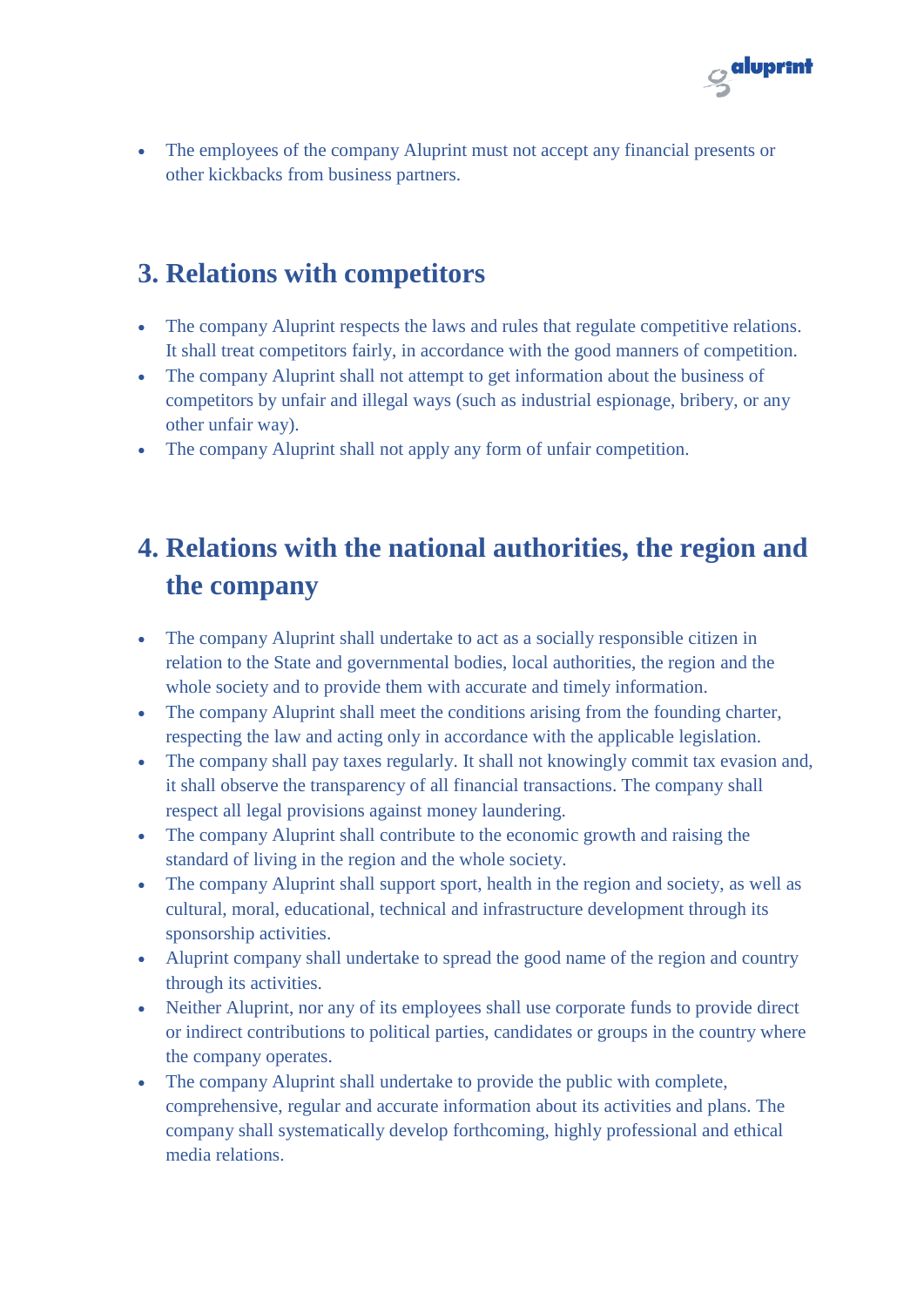

# **5. Relationship with the environment**

- The company Aluprint consciously follows the concept of sustainable development in the environmental field and helps to protect programmes in the field of the environmental development and protection in the region.
- The company Aluprint, aware of the specific nature of printing production, shall put emphasis on health protection and safety of producers, consumers and other public bodies in its activities.
- The company Aluprint shall respect the applicable technological and environmental standards and promote the adoption of more demanding standards to reduce negative environmental impacts in all its activities.
- The company Aluprint shall undertake to inform the public about its environmental program and its fulfilment.

### **6. Relations in international business**

- The company Aluprint shall behave responsibly in international trade and investment. It shall respect the legislation in force in the host country.
- The company Aluprint shall contribute to the economic prosperity and development of the host country and respect its traditions and culture.
- The company Aluprint shall respect the UN Universal Declaration of Human Rights in each of its foreign companies and commit itself to implement uniform methods and achieve high moral standards in the countries with different business practice.

# **7. Relations in the company**

#### *Respect to humans - the basis of human relations in the company*

- The relations with employees and between employees as well as between superiors and subordinates in the company Aluprint are based on respect for the dignity of every person and respect for fundamental human rights in the spirit of the UN Universal Declaration of Human Rights.
- Every employee is required to create an atmosphere of mutual respect, trust, solidarity and cooperation - team work, without which it is not possible to achieve long-term superior financial results.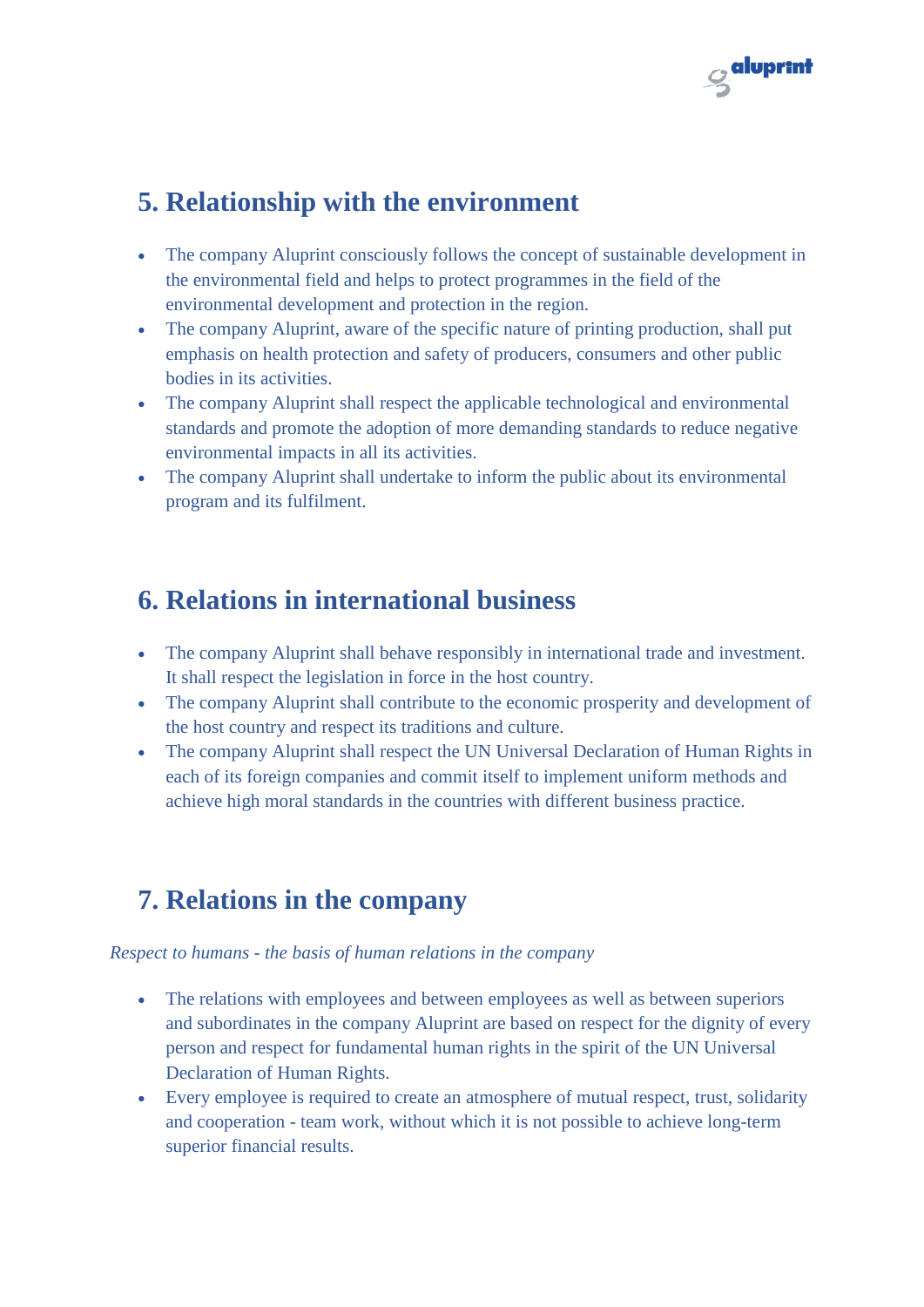

- The company Aluprint will not tolerate any physical, psychological or sexual harassment. The company shall not accept any form of abuse, humiliation, bullying and dishonour of the human person, or discrimination.
- Every employee of the company shall be responsible for his/her actions, which is also reflected in the consistent fulfilling responsibilities. An employee should behave well to colleagues, not making the work more difficult and allowing their own initiative without creating obstacles at work.
- The company success is based on the professionalism of its employees. They are expected to act actively and purposefully and to seek and make use of the possibilities of improving their own work and performance. Anyone who thinks that he/she can contribute to the improvement in any field of society, has the right to be heard and to receive feedback on their proposals.

#### *Decent work*

- Aluprint company shall receive personnel and directs their career based on their qualifications for a job, without any racial, religious or ethnic discrimination, regardless of colour, gender, age, marital status, sexual orientation.
- The company Aluprint shall pay attention to professional and personal development of its employees. The company shall undertake to create conditions for the development of knowledge, skills and abilities of its employees corresponding to current and future needs of the company. Employees are expected to use these opportunities actively.
- The company Aluprint shall undertake to conduct a fair remuneration policy, without any discrimination. Method of remuneration should reflect the individual results, the activity and the importance of working position in relation to the economic results of the Company.
- The company Aluprint shall undertake to respect objective criteria and fundamental ethical norms when laying off. The process of dismissal from posts must be lawful, announced in time, based on the fundamental psychological knowledge and must not hurt human dignity.
- The company Aluprint shall undertake to create hygienically harmless, safe working environment. The employees shall be obliged to follow all safety rules in order not to endanger themselves, co-workers, other persons or to cause material damages.
- The company Aluprint shall take care of high level of social and health care for their employees, as well as former employees who went into retirement.

#### *Ethics of communication, dissemination and protection of information*

- The management of the company shall create a space for the free expression of own opinion of each employee without risking intimidation or sanctions.
- The management of the company Aluprint shall undertake to explain its aims and objectives as well as the importance of individual actions and activities, to promote active communication and mobilize employees to enhance their work performance and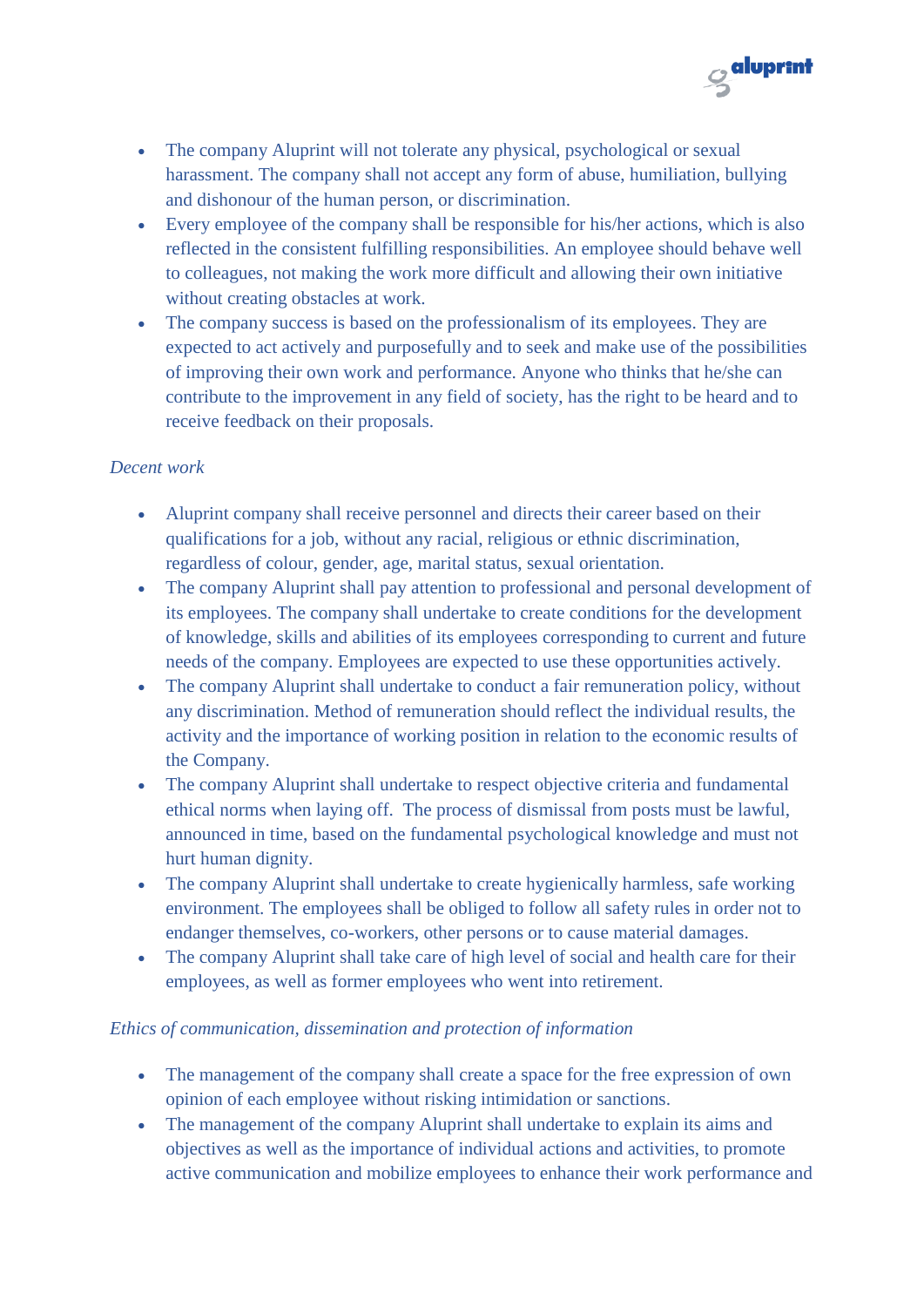

overall company performance. Particular attention is paid to the preparation of employees for changes in the company Aluprint.

- The company Aluprint shall support a cultured communication not only between the individual employees, but also between the different departments of the company. Intentional concealing of information that could contribute to improving the quality of work is considered to be morally unacceptable.
- All employees of the company Aluprint are required to protect information belonging to the company or related to its business activities. Such information shall be considered to be confidential, it may only be used for business purposes and never for personal goals. The Employees, who leave the company Aluprint, must continue to protect information belonging to the company.

#### *Protecting the company reputation and property*

- Every employee of the company is acting not only as a private individual, but also as a representative of the company. Therefore, each employee shall pay attention to the company reputation and protect its interests in public.
- Every employee shall be required to protect the mental and physical assets of the company. Phones, faxes, electronic mail, as well as all of the computer equipment, hardware and software, shall be used principally for business purposes with the exception of necessary cases. Other special equipment is used according to the established rules.
- The company Aluprint shall undertake to respect the copyright and require the same attitude from their trading partners in relation to the documents and materials of the company Aluprint. It is allowed to use only legally purchased software in the company Aluprint.
- An employee of the company Aluprint shall not appropriate or confer the company property without permission. Illegal appropriation of the company property or its use for personal purposes or foreign need without explicit permission shall be considered to be as serious as direct theft and may lead to the termination of employment. Paid working time of an employee shall also be deemed to be the property of the company, which should not be used for personal use without proper permission.

#### *Conflicts of Interest*

- Employees of the company Aluprint shall not offer and accept any bribe. All are required to observe the relevant provisions of the Criminal Law.
- Every employee of the company Aluprint shall solve his/her private interests in the financial, business fields or other activities carried out outside the company Aluprint in order to avoid an actual or potential conflict of interest. These activities must be in accordance with the laws and internal regulations of the company Aluprint. An employee must not abuse resources of the workplace, his/her position in the company Aluprint, nor endanger the reputation of the company in this activities.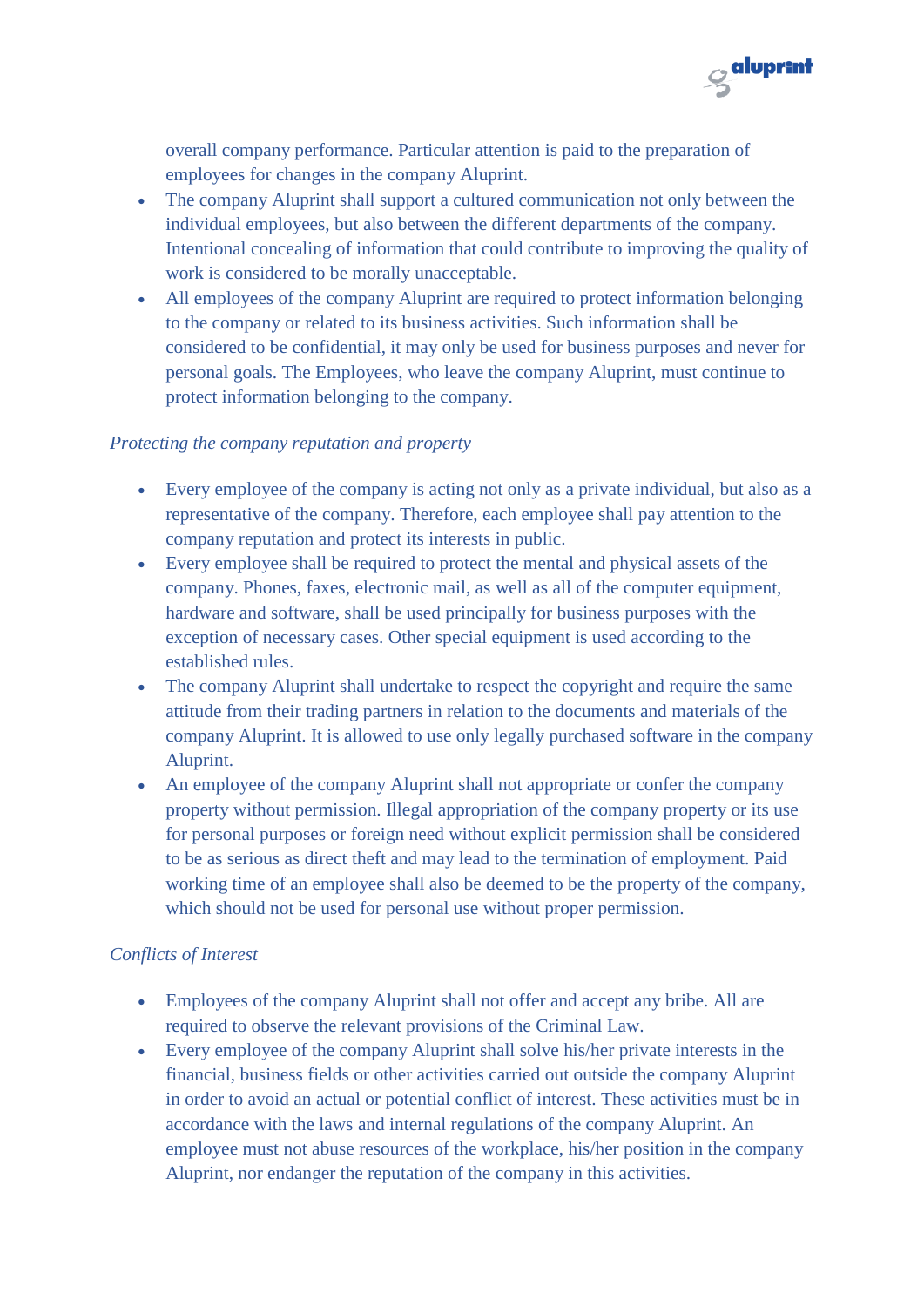

- None employee of the company Aluprint in the financial, commercial field, or other activity carried on by him/her or his/her relatives outside the company Aluprint, shall benefit or profit from the information obtained within the framework of his/her duties and responsibilities in the company Aluprint, and which is not generally available.
- An employee of the company Aluprint may do business, which is identical with the subject of activity of the company, only with its prior written consent.

#### *Dispute settlement ethics*

- The employees of the company shall behave that way so as to prevent disputes. However, in the event of a dispute or conflict in the workplace, they shall solve it in a refined manner, without use of violence, through dialogue with the participation of all parties involved.
- The participants of conflict shall prevent from developing the personal conflicts into their personal animosity.
- In the event of a serious dispute in the company Aluprint, the participants of conflict must show their responsibility and use all the possibilities of negotiation, in order to ensure a continuous operation of the company.

# **8. Ethical responsibility of management**

- The managers of the company Aluprint shall be models of behaviour and action for other employees of the company. They shall not shuffle off responsibility arising from their position in the company. They shall observe the rules of management ethics and their professional honour.
- The managers of the company shall regard employees as co-workers. They shall prepare the conditions for them in order to be able to make effective use of their potential, paid work time, to accept their responsibilities and contribute to the development of the company Aluprint in a creative way. They shall create a positive working atmosphere.
- The managers of the company shall effectively use available resources, including the potential of human resources. In connection with this, they can apply the principles of delegation of responsibility, powers and information in a high degree.
- The managers of the company Aluprint shall continuously develop relationships with the internal and external groups on the basis of partnership. They shall promote togetherness and loyalty of employees to the company and their interest in its prosperity using the appropriate methods.
- The managers of the company Aluprint shall undertake to provide regular, comprehensive and accurate information to their co-workers. At the same time they shall verify whether the information provided by them found their recipients. They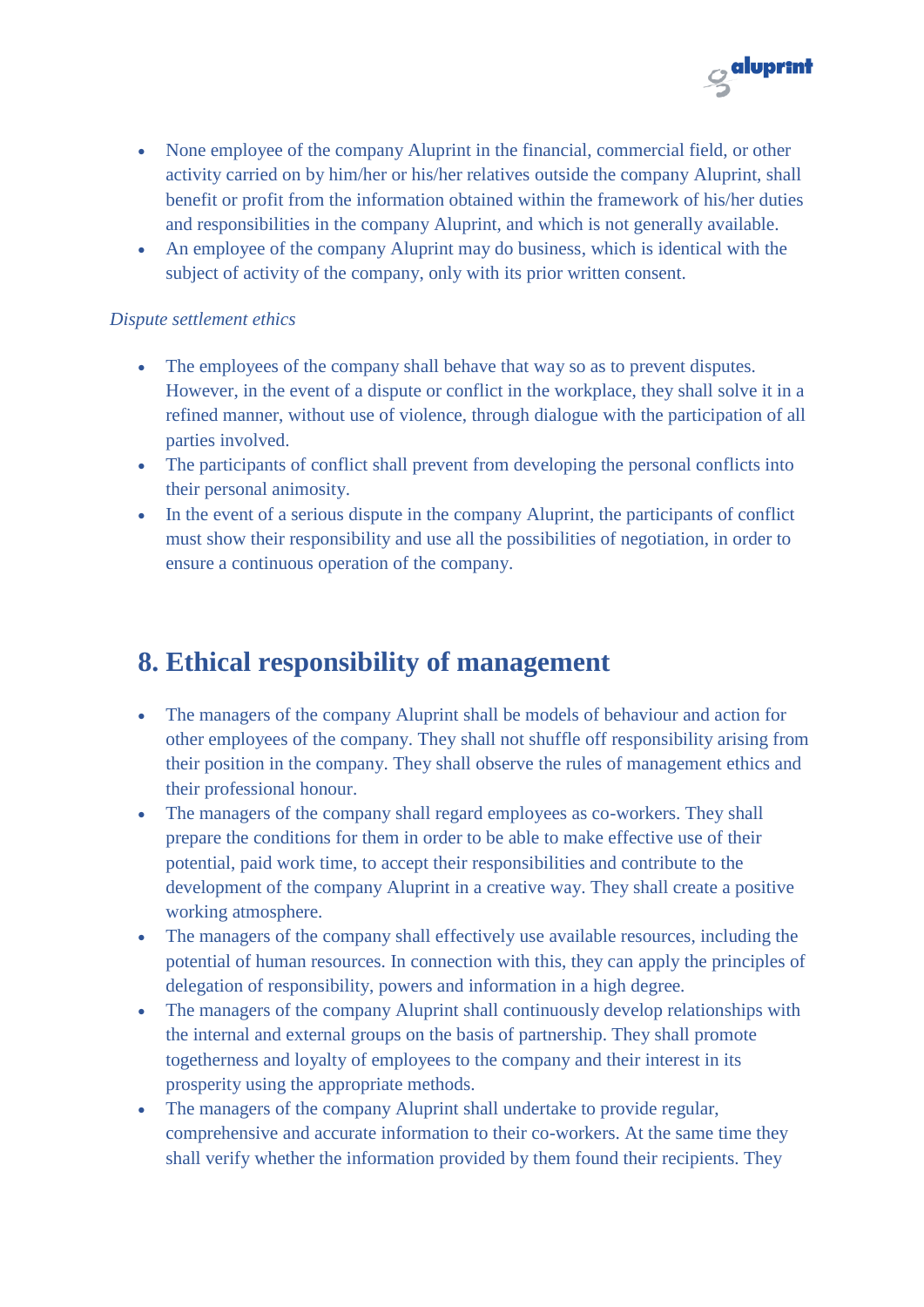

shall speak about problems with complete frankness and know to find their creative solutions.

- The managers of the company Aluprint shall convince people to fulfil goals of the company. They shall be able to lead and motivate them effectively. They shall perceive changes as opportunities to the growth of the prosperity of the company. They are able enthuse people for that.
- The managers of the company shall ensure the staffing in the company Aluprint through the preparation of personnel. They had to be replaceable for the most important positions, and the knowledge has also to be extended and maintained.
- The managers of the company are required to familiarise employees with the values and requirements laid down in this Code of ethics and to train them to its observance. They shall be obliged to set a good example in its respect. They are also required to create an environment that is socially just and in which it is possible to develop a dialogue in order to avoid an infringement of this code.

# **9. Final provisions**

- The company Code of ethics shall apply to all managers and employees of the company Aluprint, as well as to other persons acting on behalf of the company Aluprint. All are required to observe the code of conduct, to act in accordance with its provisions, and to support him.
- All employees of the company Aluprint need to be aware that any violation of ethical standards set out in the code of ethics will be considered as misconduct.
- The employees are required to disclose a breach of this code. The information shall be submitted to direct supervisor, which represents the typical procedure. However, if an employee feels that under the given conditions it is not appropriate, he/she may submit the information to the next higher superior according to the organizational structure. The Information can be submitted at any time orally, in writing, by email, by phone.
- The immediate supervisor is required to deal with the the information regarding the breach of the Code of ethics and adopt the solution. If he/she consider it, he/she can turn to his/her supervisor or the management of the company Aluprint.
- The identity of the persons submitting the information of the suspicion of infringement of the Code of ethics is kept secret as far as possible. No reprisals shall be directed against employees who announced the suspicion of infringement of the Code of ethics.
- Disciplinary action or its absence does not exclude the action of bodies active in the field of criminal proceedings in the case of suspicion of committing an offense or crime.
- Comments on the content and structure of the Code of ethics of the company Aluprint shall be submitted to the management of the company Aluprint.